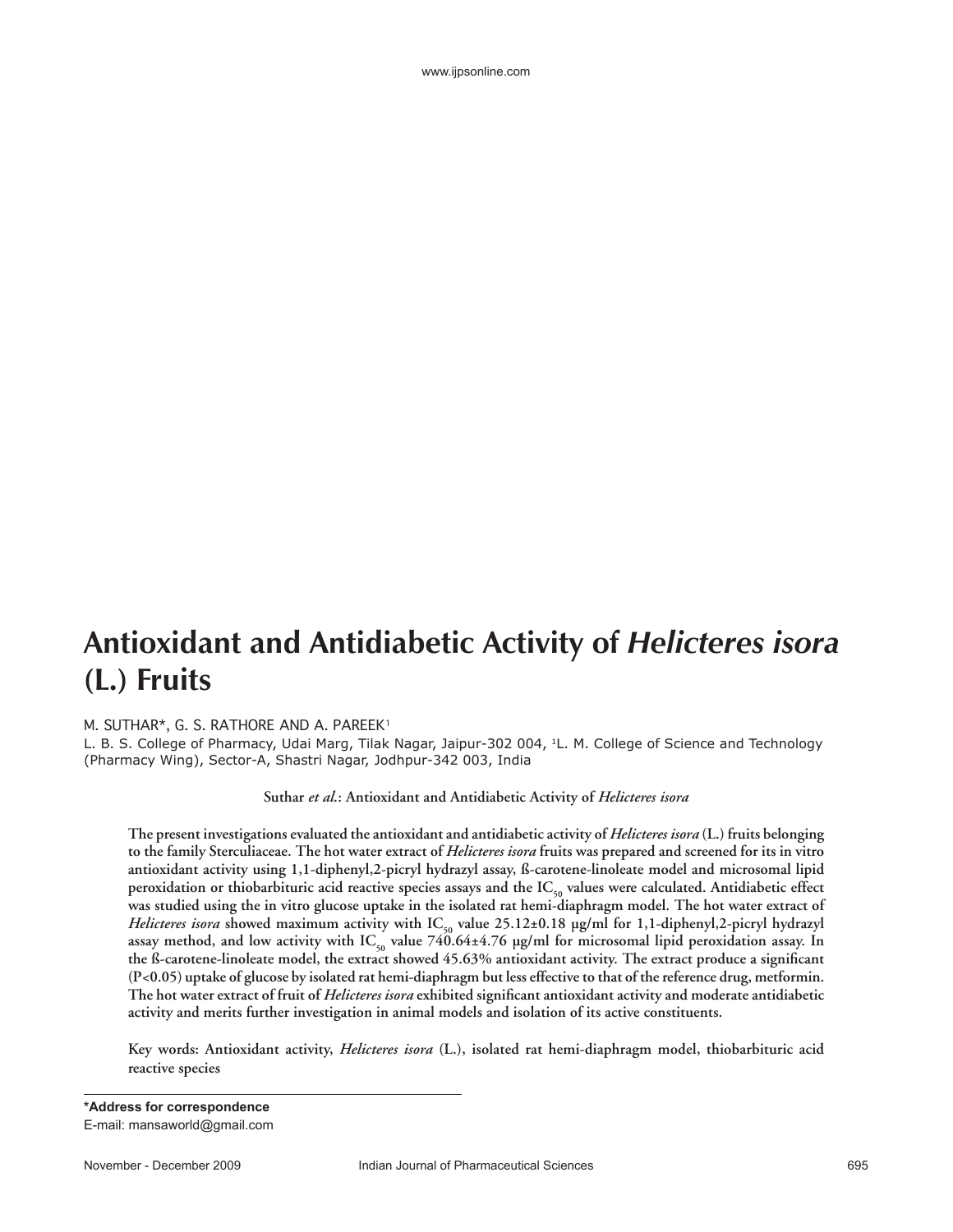Diabetes mellitus (DM), a state of chronic hyperglycaemia, is a common disease affecting over 124 million individuals worldwide<sup>[1,2]</sup>. DM is associated with high risk of atherosclerosis, renal, nervous system and ocular damage<sup>[3]</sup>. Uncontrolled hyperglycemia appears to be the principal biochemical abnormality that underlies the increased oxidative load in DM. Increased oxidative stress may contribute to the pathogenesis of the diabetic complication. In addition, increased oxidative injury has been implicated in the premature age related changes in  $DM^{[4]}$ . Multiple studies<sup>[5-9]</sup> have shown that type 2 diabetes is accompanied by increased oxidative damage to all bio-molecules, especially lipids. Results of studies in animal models and in humans have demonstrated that diabetes is associated with oxidative stress, which is exhibited by elevated blood levels of lipid per-oxidation products (markers of oxidative stress), especially associated with poor blood glucose  $control<sup>[10-15]</sup>$ .

*Helicteres isora* L. is a large arborescent shrub of the family Sterculiaceae<sup>[16]</sup>. It is used as an antigastrospasmodic, anthelmintic, antispasmodic, antipyretic, antidiarrheal, antidysenteric $[17]$  and as a tonic after childbirth<sup>[18]</sup>. Stems of this plant are used as anthelmintic, colic, and aphtha, while fruits are used as colic, anticonvulsant, and abdominalgia $[19]$ . Traditionally, the root juice is claimed to be useful in diabetes, emphysema, and snakebite<sup>[20,21]</sup>. From the roots, betulic acid, daucosterol, sitosterol, isorin<sup>[22]</sup> were isolated. Cucurbitacin B and isocucurbitacin B were isolated and reported to possess cytotoxic activity[23]. In addition, Hattori and co-workers reported an inhibitory activity of the water extract of fruits of *H. isora* against reverse transcriptase from avian myeloblastosis virus $[24]$  and antiHIV-1 activity<sup>[25]</sup>. Six neolignans, the helicterins  $A-F$  were isolated from aqueous extract of the fruits $[26]$ , plant also contains flavonoid glucosides $[27]$ . The present study was undertaken to verify the claim and evaluate the antidiabetic and antioxidant property of the fruits of *H. isora*.

The fruits of *Helicteres isora* (L.) were collected from the local market of Ootacamund, in the month of June 2006 and authenticated at the Survey of Medicinal Plants and Collection unit, Ootacamund, Tamilnadu, India. 1,1-Diphenyl-2-picryl hydrazyl (DPPH) was obtained from Sigma Aldrich Co., St. Louis, USA. Ascorbic acid, rutin and α-tocopherol were obtained from Merck Ltd., Mumbai, India. Glucose kit was obtained from Randox, potassiumm ferricyanide, trichloroacetic acid, ferric chloride, dimethylsulfoxide (DMSO), thiobarbituric acid, sulphanilic acid, linoleic acid, Tween 40, hydrogen peroxide, glacial acetic acid, dibasic sodium hydrogen phosphate, sodium bicarbonate, magnesium chloride, calcium chloride, potassium chloride, sodium chloride were purchased from Ranbaxy Laboratories Ltd., Mohali, India and S. D. Fine Chem., Mumbai, India. All chemicals and solvents used were of analytical grade.

The collected fruits were shade dried, coarsely powdered and extracted with hot water by maceration process. The extract was filtered and concentrated by vacuum and kept in a vacuum desiccator for complete removal of solvent. Hot water extract of fruits of *Helicteres isora* was obtained in the yield of 1.8% w/w.

Hot water extract of fruits of *Helicteres isora* and the standard antioxidants (ascorbic acid, α-tocopherol and rutin) were dissolved in distilled DMSO separately and used for *in vitro* antioxidant assays using three different methods. The stock solutions were serially diluted with the respective solvents to obtained lower dilutions.

The extract was tested for its *in vitro* antioxidant activity using standard methods. In all these methods, a particular concentration of the extract or standard solution was used which gave final concentration of 1000 to 0.45 µg/ml after all the reagents were added. Absorbance was measured against a blank solution containing the extract or standards. A control test was performed without the extracts or standard. Percentage scavenging and  $IC_{50}$  values±SEM (IC<sub>50</sub> value is the concentration of the sample required to inhibit 50% of radical) were calculated.

The assay was carried out in a 96 well micro titre plate. To 200 µl of DPPH solution, 10 µl of each of the test sample or standard solutions were added separately in wells of the micro titre plate. The final concentration of the test and standard solutions used were 1000 to 1.95 µg/ml. The plates were incubated at 370 for 20 min and the absorbance of each solution was measured at 490 nm, using an ELISA reader (Bio-Rad Laboratories Inc, California, USA, Model 550)<sup>[28]</sup>.

The antioxidant activity of extract was evaluated by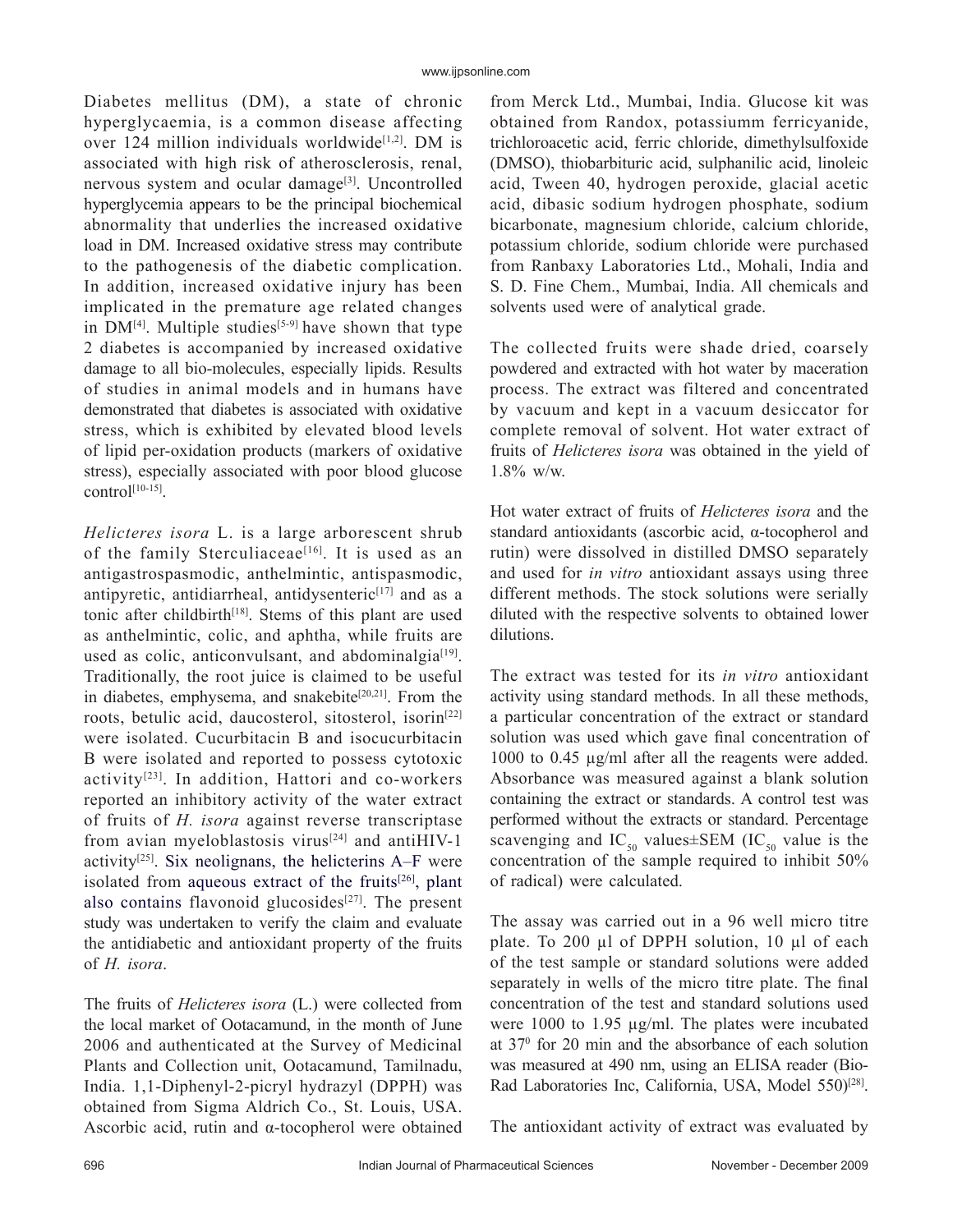the β-carotene-linoleate model system<sup>[29]</sup>. A solution of β-carotene was prepared by dissolving 2 mg of β-carotene in the 10 ml of chloroform. This solution (2 ml) was pipetted into a 100 ml round bottom flask. After chloroform was removed under vacuum, 40 mg of purified linoleic acid, 400 mg of Tween 40 emulsifier, and 100 ml of aerated distilled water were added to the flask with vigorous shaking. Aliquots (4.8 ml) of this emulsion were transferred into test tubes containing different concentrations of the extracts (0.2 ml). As soon as the emulsion was added to each tube, the zero time absorbance was measured at the 470 nm using a spectrophotometer. The tubes were placed at  $50^{\circ}$  in a water bath, and measurement of absorbance was recorded after 2 h; a blank, devoid of β-carotene, was prepared for background subtraction. The same procedure was repeated with the ascorbic acid, as a positive control. Antioxidant activity was calculated using the following equation: antioxidant activity = (β-carotene content after 2 h of assay/initial β-carotene content)×100

The test samples  $(100 \mu l)$  of different concentrations were added to 1 ml of liposome mixture, control was without test sample. Lipid peroxidation was induced by adding 10  $\mu$ l FeCl<sub>3</sub> (400 mM) and 10  $\mu$ l L-ascorbic acid (200 mM). After incubation for 1 h at 37°, the reaction was stopped by adding 2 ml of 0.25 N HCl containing 15% trichloroacetic acid and 0.38% thiobarbituric acid and the reaction mixture was boiled for 15 min then cooled, centrifuged and absorbance of the supernatant was measured at 532 nm[30].

Wistar rats of either sex weighing between 160-180 g were selected. The animals maintained on a standard pellet diet (water *ad libitum*), and fasted over night were used. The animals were killed by decapitation and diaphragms were dissected out quickly with minimal trauma and divided into two halves. The hemi diaphragms were then rinsed in cold Tyrode solution (without glucose) to remove any blood clots and were placed in small culture tubes containing 2 ml Tyrode solution with 2% glucose and incubated for 30 min at 370 nm in an atmosphere of  $100\%$  O<sub>2</sub> with shaking<sup>[31,32]</sup>.

Six groups containing five numbers of graduated test tubes (n=5) each, were taken as given in Table 1. Two diaphragms from the same animal were not used for the same set of experiment. Following incubation, the hemi diaphragms were taken out and weighed. The glucose content of the incubated medium was measured by glucose oxidase-peroxidase (GOD-POD) method. The uptake of glucose was calculated in mg/g of moist tissue/30 min. Glucose uptake per gram of tissue was calculated as the difference between the initial and final glucose content in the incubated medium.

Glucose is determined after enzymatic oxidation in the presence of GOD. The hydrogen peroxide formed reacts, under catalytic influence of POD, with phenol and 4-aminophenazone to form a redviolet quinoneimine dye as indicator. This method is used for quantitative *in vitro* determination of glucose content in various samples. Ten microlitres of sample and 1 ml reagent were mixed together and incubated for  $25 \text{ min}$  at  $15\text{-}25^{\circ}$  or  $10 \text{ min}$  at  $37^{\circ}$ . Absorbance of standard  $(A_{standard})$  and sample  $(A_{sample})$ were measured against the reagent blank within 60 min. The time interval from sample addition to read time must be exactly the same for standard/ control and sample. Glucose concentration (mmol/l)=  $(A_{sample}/A_{standard}) \times 55.5$  or  $(mg/dl) = (A_{sample}/A_{standard}) \times 100.$ Results were represented as mean±SEM. Statistical analysis was performed by one-way ANOVA followed by Dunnett's test. P values <0.05 were considered

**TABLE 1: EFFECT OF HOT WATER EXTRACT OF** *HELICTERES ISORA* **(L.) FRUITS ON GLUCOSE UPTAKE BY ISOLATED RAT HEMI DIAPHRAGM** 

| S. No.  | <b>Incubation Medium</b>                                                                                                 | <b>Glucose Uptake</b><br>(mg/g/30 m) |
|---------|--------------------------------------------------------------------------------------------------------------------------|--------------------------------------|
| Group 1 | 2 ml Tyrode solution with 2 % glucose (Control group)                                                                    | $3.46 \pm 0.21$                      |
| Group 2 | 2 ml Tyrode solution with 2 % glucose+0.62 ml insulin (0.4 IU/ml)                                                        | $8.76 \pm 0.26*$                     |
| Group 3 | 2 ml Tyrode solution with 2 % glucose+ 0.4 ml metformin (1 mg/ml)                                                        | $16.17 \pm 0.20$ *                   |
| Group 4 | 2 ml Tyrode solution with 2 % glucose+0.62 ml insulin $(0.4 \text{ IU/ml})+0.4 \text{ ml}$ metformin $(1 \text{ mg/ml})$ | $17.71 \pm 0.48^*$                   |
| Group 5 | Tyrode solution with 2 % glucose+1.0 ml of H. isora extract (2 mg/ml)                                                    | $4.85 \pm 0.25$ *                    |
| Group 6 | Tyrode solution with 2 % glucose+1.0 ml of H. isora extract $(2 \text{ mg/ml})+0.62$ ml insulin $(0.4 \text{ IU/ml})$    | $8.94 \pm 0.49^*$                    |

Values are mean±SEM, n=5, \*P< 0.05 as compared to control, The total volumes for all the groups were made up to 4 ml with distilled water.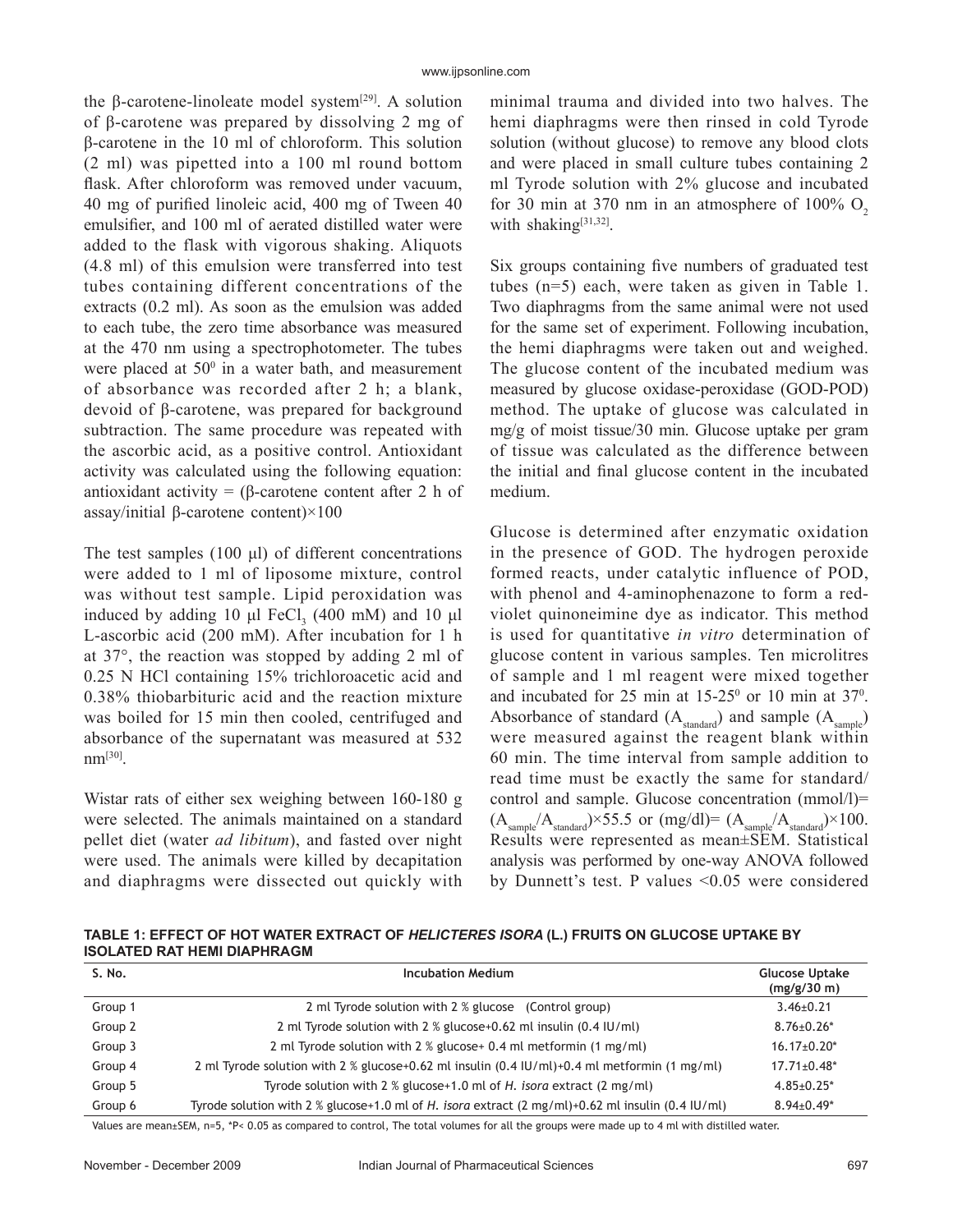## significant.

The preliminary phytochemical investigation of the extract revealed the presence of steroids, terpenoids, alkaloids, carbohydrate and phenolic compounds such as tannins, and flavonoid. These compounds are likely to be responsible for the observed antioxidant and antidiabetic activity of this extract either single or in synergy with one another.

*Helicteres isora* hot water extract was tested for its antioxidant activity in three different *in vitro* models. The antioxidant activities measured are given in Table 2. *Helicteres isora* showed  $IC_{50}$  value 25.12±0.18 µg/ml for DPPH method, which was comparable to that of ascorbic acid (IC<sub>50</sub> = 2.75 $\pm$ 0.29  $\mu$ g/ml) and rutin (IC<sub>50</sub>=7.89±0.51  $\mu$ g/ml). DPPH is a free radical, stable at room temperature, which produces a purple colour solution in methanol. It is reduced in the presence of an antioxidant molecule, giving rise to uncoloured methanol solution. In lipid peroxidation method,  $IC_{50}$  value was found to be 740.64±4.76 µg/ml, which compares favourably with α-tocopherol (IC<sub>50</sub>=91.17±0.24 μg/ml). The antioxidant activity of extract was estimated by bleaching of β-carotene as model systems. The controls (no additive) are decolorized within few min, indicating that rapid oxidation occurred. The addition of extract and ascorbic acid enhanced the bleaching time of β-carotene. In β-carotene-linoleate model system, percent antioxidant activity of extract was found to be 45.63%, which is very good when compared to ascorbic acid (91.65%). The IC<sub>50</sub> values obtained, however, for the extract in two methods were found to be higher than the standard used, indicating its low activity compared to the standards.

The isolated diaphragm of the rat is a suitable tool

**TABLE 2: ANTIOXIDANT ACTIVITY OF HOT WATER EXTRACT OF** *HELICTERES ISORA* **(L.) FRUITS** 

| Extract/Standard  | $IC_{50}$ values±SEM* ( $\mu$ g/ml) |                  | %                                                         |
|-------------------|-------------------------------------|------------------|-----------------------------------------------------------|
|                   | <b>DPPH</b>                         | <b>TBARS</b>     | Antioxidant<br>activity<br><b>B-carotene</b><br>linoleate |
| Hot water extract | $25.12 \pm 0.18$                    | 740.64±4.76      | 45.63%                                                    |
| Ascorbic acid     | $2.75 \pm 0.29$                     |                  | 91.65%                                                    |
| Rutin             | $7.89 \pm 0.51$                     |                  |                                                           |
| a-tocopherol      |                                     | $91.17 \pm 0.24$ |                                                           |

\*Average of three independent determinations, three replicates, and values are mean±SEM., IC<sub>50</sub>=Concentration of the sample/standard required to inhibit 50% of free radicals, DPPH=1,1-diphenyl-2-picryl hydrazyl, TBARS=Thiobarbituric acid reactive species, SEM=Standard error mean.

for the experimental study of the glucose uptake and glycogen synthesis by muscle tissue, and demonstrated that these processes are stimulated by *in vitro* addition of insulin many investigators have used the method to study the hormonal control of carbohydrate metabolism<sup>[33]</sup>.

Levine and Goldstein proposed that the uptake of glucose by muscle such as diaphragm occurs in two stages, the rate-limiting penetration of the muscle cell by glucose and metabolism of glucose within the cell. It is the penetration of the muscle cell by glucose which is the rate-limiting step in the uptake of glucose by isolated diaphragm and that insulin or factors which inhibit oxidative phosphorylation augment glucose uptake by increasing penetration<sup>[34]</sup>.

The antidiabetic activities measured are given in Table 1. Hot water extract of fruits of *Helicteres isora*  enhances the uptake of glucose by isolated rat hemidiaphragm (P<0.01) but less effective than insulin. *Helicteres isora* extract showed following results: control 3.46 $\pm$ 0.21, HI (500 µg/ml) 4.85 $\pm$ 0.25, insulin 8.76 $\pm$ 0.26 and metformin (100 µg/ml) 16.17 $\pm$ 0.20 in mg/g/30 min. and, addition of insulin with extract was also not showed any remarkable increase in glucose uptake; result was  $8.94 \pm 0.49$  mg/g/30 min. It showed that *Helicteres isora* extract have moderate effect on glucose uptake by isolated rat hemidiaphragm.

The results obtained in the present study clearly demonstrate that the hot water extract of *Helicteres isora*, which can effectively scavenge various reactive oxygen species/free radicals under in vitro conditions. This may be due to the number of stable oxidized products that it can form after oxidation or radical scavenging. The broad range of activity of the hot water extract of *Helicteres isora* suggests that multiple mechanisms are responsible for the antioxidant and antidiabetic activity.

## **REFERENCES**

- 1. Laakso M. Cardiovascular disease in type 2 diabetes: challenge for treatment and prevention. J Int Med 2001;249:225-35.
- 2. Quinn L. Type 2 diabetes: epidemiology, pathophysiology and diagnosis. Nurs Clin N Am 2001;36:175-92.
- 3. Habif S, Turgan N, Mutaf I, Aytaclar F, Hamulu F, Bayindir O, *et al.* Plasma catalase, glutathione peroxidase and selenium levels in adult diabetic patients. Turk J Med Sci 1997;27:139-41.
- 4. Hasanian B, Mooradian AD. Antioxidant vitamins and their influence in diabetes mellitus. Curr Diabetes Rep 2002;2:448-56.